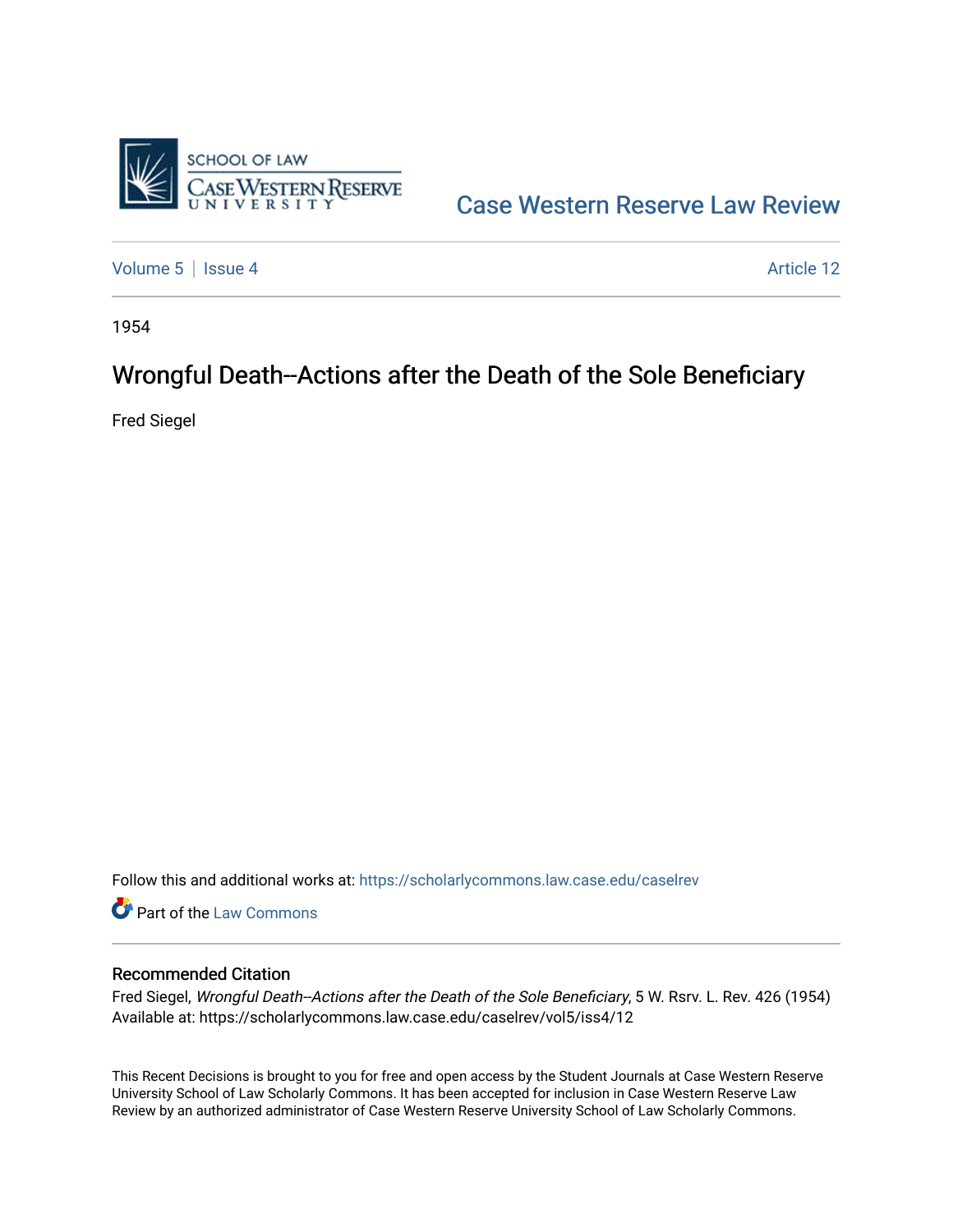giving the states an opportunity to enact their own laws and creating greater certainty in the application of the Due Process Clause.

FRANK H. **HARVEy,** JR.

## **WRONGFUL DEATH- ACTIONS AFTER THE DEATH OF THE SOLE BENEFICIARY**

Recently the Ohio Supreme Court reaffirmed its previous holding that when the only eligible beneficiary who sustained pecuniary damage by reason of decedent's death dies during a wrongful death action,<sup>1</sup> the trial court may direct a verdict for the defendant on the ground that there remains no statutory beneficiary for whom the action can be maintained.<sup>2</sup>

In the instant case the court followed its earlier decision in *Doyle v. Baltimore & 0. R.R., <sup>3</sup>*wherein it was held that the sole beneficiary dies possessed of a right of action only, which, unlike a judgment, is not a property right that would pass to his heirs or next of kin. There was no contention in the *Doyle* case that the death of the sole beneficiary abated the action.<sup>4</sup> The court held that since there was no living statutory beneficiary, the action could no longer be maintained;<sup>5</sup> that the wrongful death statute did not allow the beneficiaries' rights to descend to others not expressly nominated by the statute; and that the purpose of the statute was to compensate the beneficiary only for the pecuniary injury sustained because of the alleged wrongful death.

The dissent found the instant case an opportunity to overrule the *Doyle* case and to adopt a more liberal construction of the wrongful death statute found in other jurisdictions,<sup>6</sup> as exemplified by the rationale of the case of *Van Beeck v. Sabine Towing Co., Inc.7* That case held that the death of the sole beneficiary does not abate the suit, but that the administrator may continue it for the recovery of the beneficiary's loss up to the moment of his death, although not for anything thereafter. The dissent concluded that the result reached by the majority makes "the beneficiary's right to recover dependent on her ability to outlive extended litigation.'"s

If the sole beneficiary of a wrongful death action dies while the suit is pending, the personal representative of the person wrongfully killed does not continue the action for the benefit of the mother or the collateral heirs but for the estate of the deceased beneficiary. Although the beneficiary is not alive to benefit from a judgment, should not *his estate* be enriched at least to the extent of the amount of loss suffered by the decedent-beneficiary during his lifetime?'

Any policy whereby the defendant is discharged from liability would seemingly defeat the legislative purpose of requiring the wrongdoer to compensate the beneficiary for the pecuniary injury sustained by him. As stated by the New Jersey Supreme Court: " **. ..** the death of the beneficiary pending suit cannot be made available to abrogate the liability of the